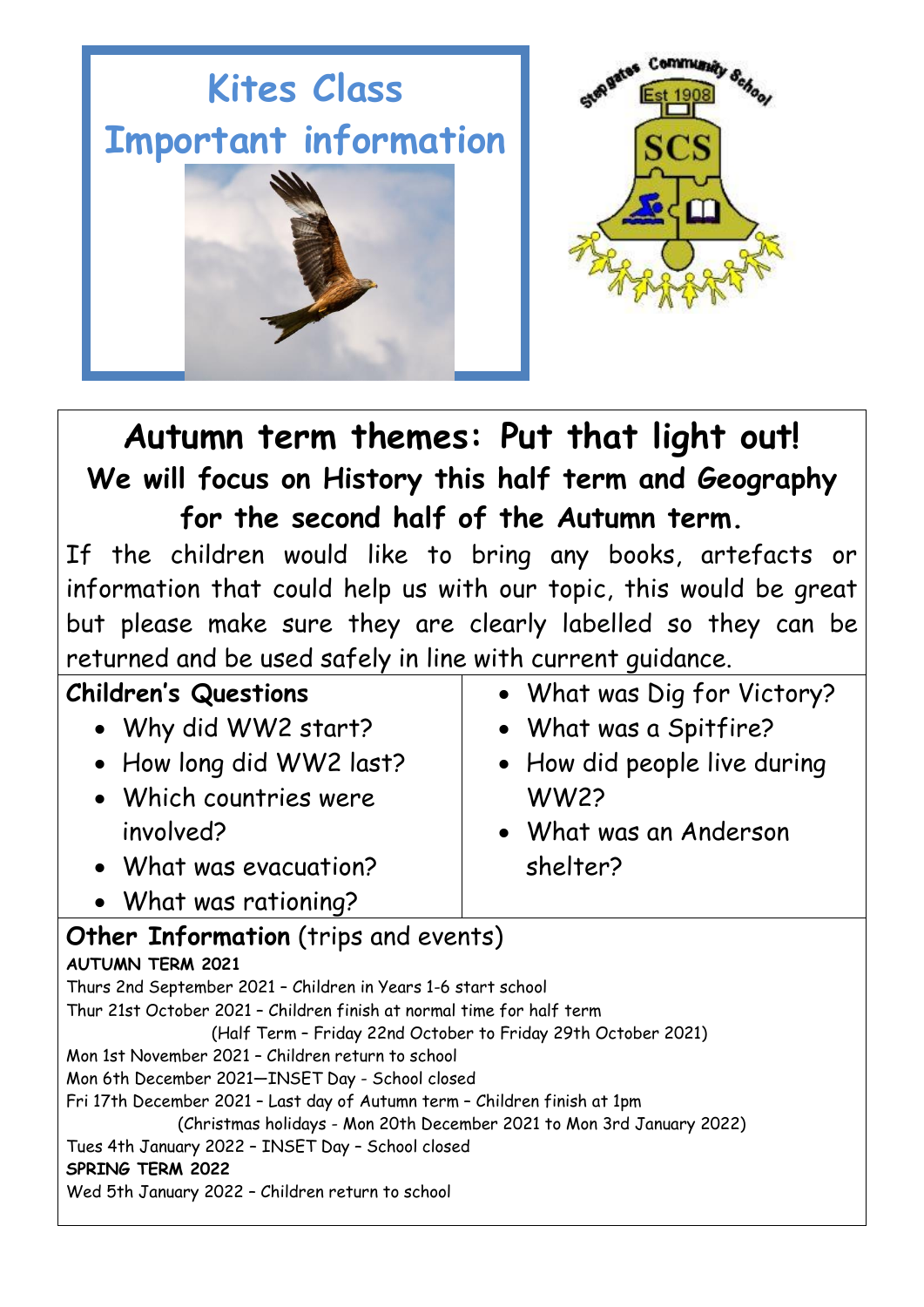## **Kites Autumn Term Overview Put that light out! WW2**



| English<br>Rose Blanche<br>Good night Mr Tom                                                                                                                                | Maths<br>Number and place value, 4<br>operations, fractions and<br>decimals,<br><b>Statistics</b><br>Securing number facts and<br>relationships | <b>Science</b><br>Light and how we see<br>things.<br>Electricity                                                                        |
|-----------------------------------------------------------------------------------------------------------------------------------------------------------------------------|-------------------------------------------------------------------------------------------------------------------------------------------------|-----------------------------------------------------------------------------------------------------------------------------------------|
| Computing<br>Online Safety and<br><b>Exploring Purple Mash</b><br>Blogging<br>Quizzing                                                                                      | DT<br>'Let's Go Fly a Kite'<br>Christmas slippers                                                                                               | Art<br>Artist of the month:<br>Sept: Phyllida Barlow<br>Oct: Sean Charmatz<br>Nov: Henri Mattise<br>Dec: Anthony Browne                 |
| <b>History</b><br>Put that light out! WW2                                                                                                                                   | Geography<br>Who was on which side?<br>Links to WW2                                                                                             | PE<br>Getset4PE:<br>Outdoor Adventurous<br><b>Activities</b><br>Dance                                                                   |
| <b>RE</b><br>How did Jesus' teaching<br>challenge people?<br>Why did Jesus say 'I AM'?<br>What do the gospels say about<br>the birth of Jesus and why is it<br>'Good news'? | <b>PSHE</b><br>Jigsaw:<br>Being me in my world<br>Celebrating<br>$\bullet$<br>difference                                                        | <b>Music</b><br>Composer of the month:<br>Sept: John Williams<br>Oct: Wolfgang Amadeus<br>Mozart<br>Nov: Bob Marley<br>Dec: Bing Crosby |